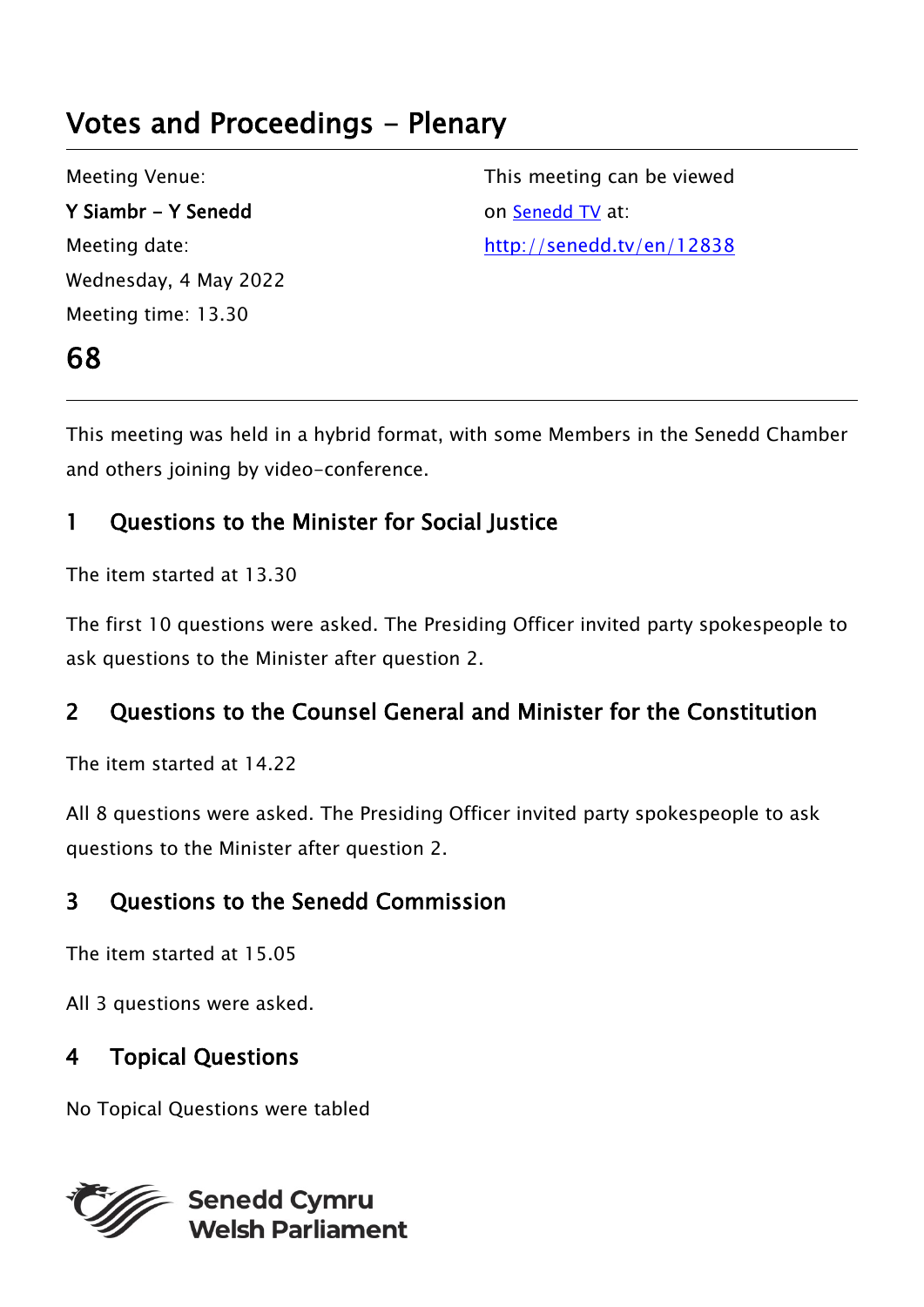# 5 90 Second Statements

The item started at 15.17

Mabon ap Gwynfor made a statement on - Celebrating 50 years of the Bala Lake Railway.

## 6 Welsh Conservatives Debate - Local Communities

The item started at 15.18

### Voting on the motion and amendments under this item was deferred until Voting Time.

A vote was taken on the motion without amendment:

#### NDM7992 [Darren Millar \(Clwyd West\)](https://business.senedd.wales/mgUserInfo.aspx?UID=171)

To propose that the Senedd:

Believes that the Labour Welsh Government is failing local communities.

| For | Abstain | <b>Against</b> | Total |
|-----|---------|----------------|-------|
|     |         | コム             |       |

The motion without amendment not agreed.

#### The following amendments were tabled:

### Amendment 1 [Lesley Griffiths \(Wrexham\)](https://senedd.wales/people/154)

Delete all and replace with:

To propose that the Senedd:

Recognises the Welsh Government has acted to protect communities across Wales from the UK Government's failure to take seriously the cost-of-living crisis and its refusal to

A vote was taken on amendment 1:

| <b>Abstain</b><br><b>Against</b><br>Γotal<br>-or |  |
|--------------------------------------------------|--|
|--------------------------------------------------|--|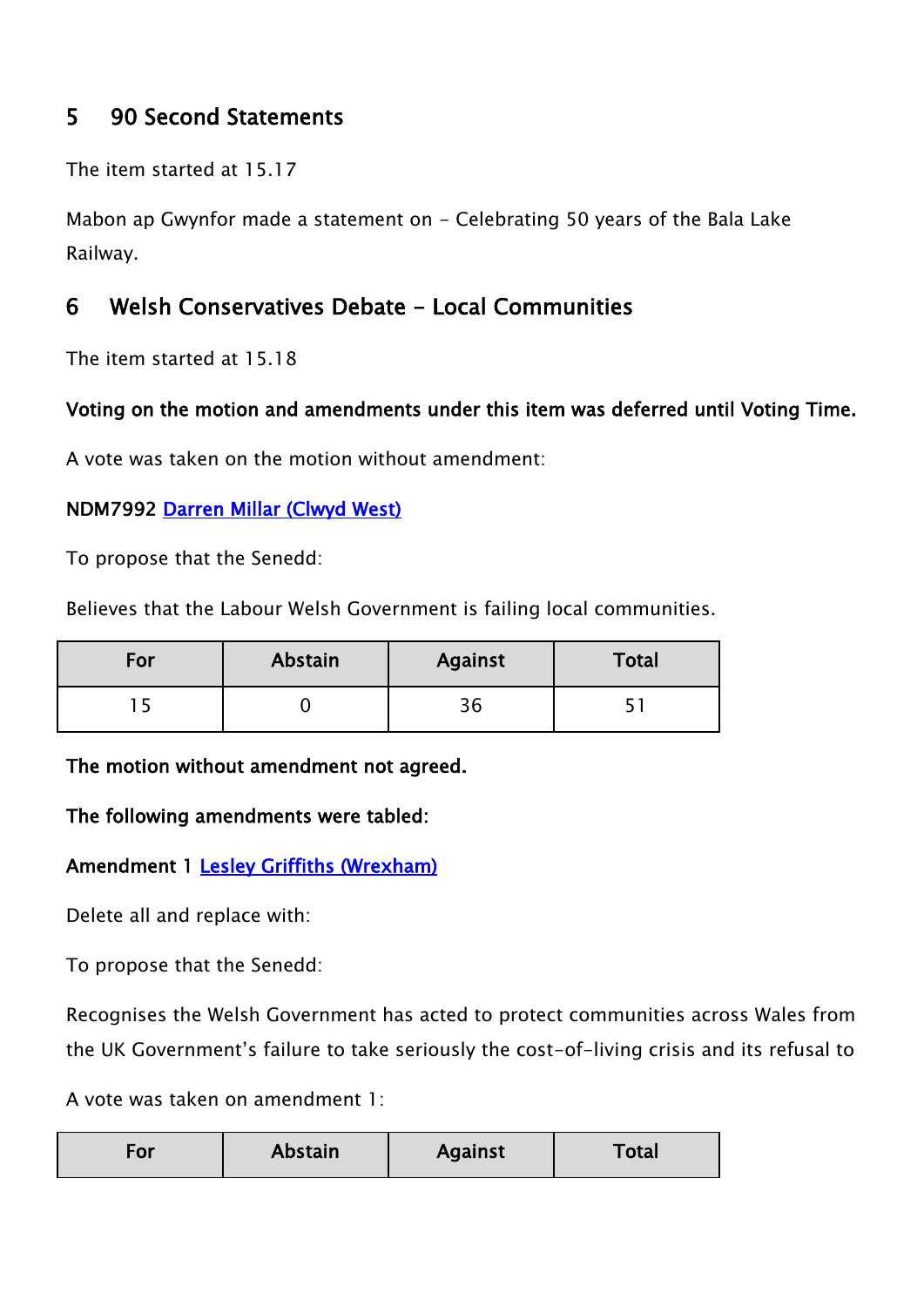| $\sim$<br>ノト<br>▵<br>$\overline{\phantom{0}}$ | $10^{-1}$ | 1 F<br>$\sim$ | - - |
|-----------------------------------------------|-----------|---------------|-----|
|                                               |           |               |     |

#### Amendment 1 was agreed

As amendment 1 was agreed, amendment 2 was de-selected

A vote was taken on the motion as amended:

#### NDM7992 [Darren Millar \(Clwyd West\)](https://business.senedd.wales/mgUserInfo.aspx?UID=171)

To propose that the Senedd:

Recognises the Welsh Government has acted to protect communities across Wales from the UK Government's failure to take seriously the cost-of-living crisis and its refusal to

| For          | Abstain | <b>Against</b> | <b>Total</b> |
|--------------|---------|----------------|--------------|
| ጋ ፎ<br>- O C |         |                |              |

The motion as amended was agreed.

### 7 Welsh Conservatives Debate - The Welsh Economy

The item started at 16.23

#### Voting on the motion and amendments under this item was deferred until Voting Time.

A vote was taken on the motion without amendment:

#### NDM7993 [Darren Millar \(Clwyd West\)](https://business.senedd.wales/mgUserInfo.aspx?UID=171)

To propose that the Senedd:

Regrets the poor stewardship of the Welsh economy by successive Welsh Governments.

| For | Abstain | Against | Total |
|-----|---------|---------|-------|
|     |         | 36      |       |

The motion without amendment was not agreed.

The following amendments were tabled: